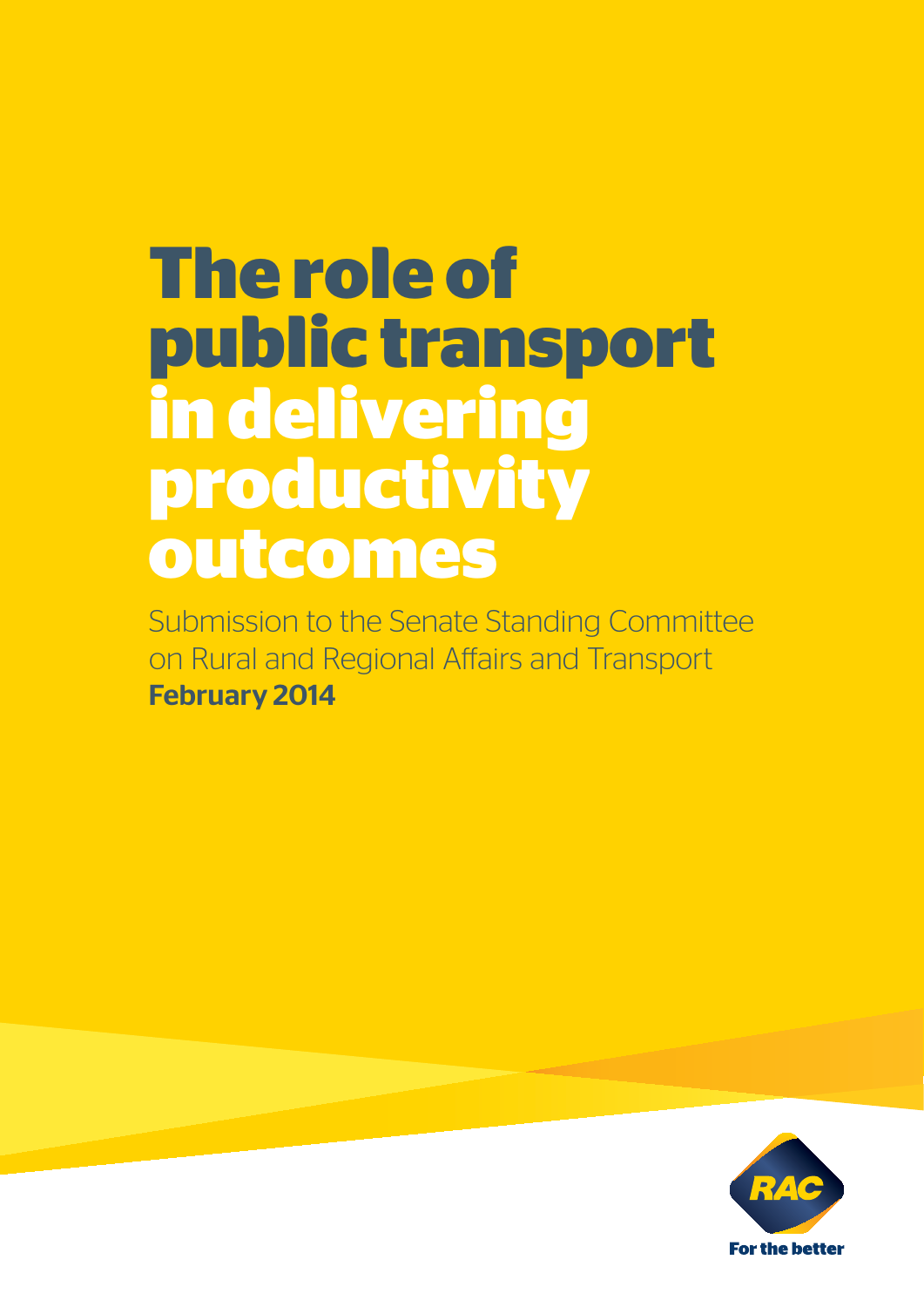# **The role of public transport in delivering productivity outcomes**

RAC WA represents the interests of more than 800,000 Western Australians and is a leading advocate on the mobility issues and challenges facing our State. Drawing on our heritage, a key role for the RAC is to act as a voice for our members and as a strong public advocate on the mobility issues which affect Western Australia.

We thank the *Senate Standing Committee on Rural and Regional Affairs and Transport References* for the opportunity to provide this submission on the role of public transport in delivering productivity outcomes.

The RAC advocates for safe, accessible and sustainable mobility options and supports increased investment in public transport infrastructure. Congestion is a growing problem impacting on the economic performance of every major Australian city. While better roads that operate more efficiently are critical, the funding of major public transport projects will be key in ensuring cities remain productive and liveable.

Our submission has been structured according to the Committee's terms of reference below:

- a) the need for an integrated approach across road and rail in addressing congestion in cities, including Sydney, Melbourne, Brisbane, Adelaide and Perth;
- b) the social and environmental benefits of public transport projects compared to road infrastructure projects;
- c) the national significance of public transport;
- d) the relationship between public transport and building well-functioning cities;
- e) the decision of the Federal Government to refuse to fund public transport projects; and
- f) the impact on user charges arising from requiring states to fund public transport projects.

#### **An integrated approach across road and rail**

Western Australia, like other Australian States, faces an enormous challenge in delivering the infrastructure and services we need to meet the demand being generated by unprecedented population growth and a strongly performing economy.

In 2012 the RAC forecast that an additional one million motorised vehicles would be in Western Australia by 2020. This figure combined with congestion estimated to cost the economy \$2.1 billion by the very same year, all paint the picture of a State that must build for the future.

It is clear that there is no single solution to fix congestion. A suite of measures are needed – sustained and widespread investment in public transport, better cycling infrastructure, continued

investment in our road network and the evolution of a more compact, consolidated and connected city.

Our road network is, and will always be, an essential part of the urban fabric of Perth City. Car travel and the transportation of freight make a critical contribution to our economy, and motoring will continue to feature strongly in the lifestyles of Western Australians. Despite this, the reality is the road network cannot handle the demand being placed on it. Increasingly, as the cost of congestion bites, more and more people are requiring the flexibility to use public transport to move around our city.

In 2012-13, as was the case with buses, train patronage increased for the tenth year in succession – total boardings increased 4.2 per cent to 65.689m, compared with increases of 7.1 per cent in 2011-12, 4.4 per cent in 2010-11, and three per cent in 2009-10. The Armadale/Thornlie Line handled 9.668m trips, up 4.8 per cent; the Fremantle Line 8.866m, up 2.2 per cent; the Joondalup Line: 17.45m, up 4.5 per cent, Midland Line: 6.689m, up 0.9 per cent and the Mandurah Line: 21.150m, up 4.2 per cent.

These trends are almost certain to continue. The current mode share or number of employed people travelling to work by public transport in Perth is just 10.6 per cent<sup>1</sup>, compared to Sydney where 20 per cent of people travel to work using public transport<sup>2</sup>. By the year 2031 Perth's public transport system will be required to carry more than twice as many people as it does now. In fact, public transport will account for 1-in-8 of all motorised trips, 1-in-5 of motorised trips in the peak period, over 30 per cent of peak hour distance travelled, and over 70 per cent of all trips to the CBD<sup>3</sup>. .

# By the year 2031 Perth's public transport system will be required to carry more than twice as many people as it does now.

Private car travel accounts for the majority of traffic on Perth's main arterial roads and freeways which also constitute the bulk of the city's Strategic Freight Network. Modal shift from single occupancy car travel to public transport is an essential strategy to keep freight and business services moving through our city.

The second RAC BusinessWise–CCI Congestion Survey highlights the impact of traffic congestion on the profitability and

'http://www.censusdata.abs.gov.au/census\_services/getproduct/census/2011/quickstat/5GPER<br><sup>2</sup>http://www.censusdata.abs.gov.au/census\_services/getproduct/census/2011/quickstat/1GSYD<br><sup>3</sup>http://www.transport.wa.gov.au/mediaFil

1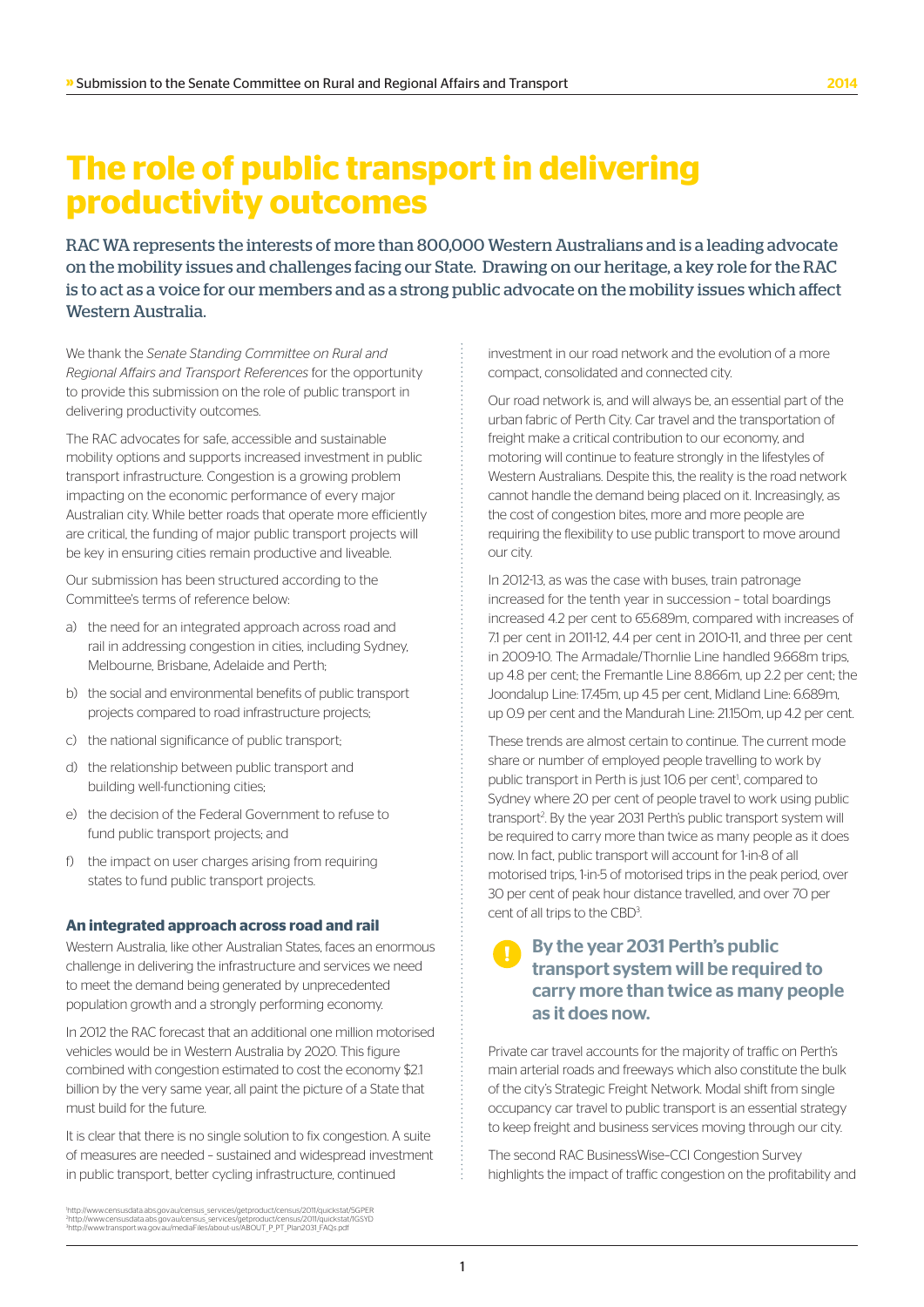productivity of business. More than one third of respondents believed they had lost existing work contracts due to problems related to congestion. As one business explained, "We get stress and pressure from clients who don't understand that timing can't be given accurately". Seventy-eight per cent of respondents identified a 'loss of productivity' as a key impact of congestion. A further 68 per cent singled out a reduction in staff punctuality.



Of respondents to the 2013 RAC Business Wise-CCI Congestion Survey identified a 'loss of productivity' as a key impact of congestion.

Whilst the BusinessWise-CCI respondents supported road investments (86%), intelligent transport technology (83%), better coordination of road works (81%), more than half (57%) of respondents also supported more spending on public transport infrastructure.

Motoring is and will remain integral to the mobility of Western Australians. But with a looming congestion crisis, it's no longer just about the car - it's about choice and as such, the ongoing investment in our road network must be complemented with investment in extending the reach, quality and accessibility of public transport.

#### **Social and environmental benefits of public transport**

Good cities need effective public transport. It allows people to interact, to work, to learn and to play, all of which directly impact on health and wellbeing, the economy and the environment. Analysis by the Western Australian Public Transport Authority demonstrated that whilst half of the benefits of the increased use of public transport accrue through lower levels of congestion (Figure 1), substantial social and environment benefits are derived from:

- › Reduced Road Trauma; and
- › Reduced environmental impacts, including greenhouse gases and air, water and noise pollution.

Internationally, public transport projects, for example CrossRail, have been shown to have benefits in terms of Gross Domestic Product (GDP) impacts that outweigh those from 'conventional' economic benefits such as travel time savings and decongestion benefits.



Figure 1 Composition of public transport benefits<sup>5</sup>

The Western Australian Department of Transport calculated that the benefit-cost ratio or the value for money for the community of investment in public transport is 1.8 for 30 years and 2.2 for 40 years, although these benefits were deemed to be a conservative estimate.4 Such benefits fare well against accepted benefit-cost ratio's for most other urban transport investments.

#### **National significance of public transport**

The health of Australia's national economy is inextricably linked to the economic, social and environmental performance of its capital cities and, when looking back across of the past two decades, this applies more so now than ever. In the decade 1990 to 2000, Perth contributed 8.5 per cent of the national GDP, whilst Regional WA contributed 6.0 per cent<sup>6</sup>. In the following decade 2000-2010, Perth contributed 8.3 per cent of national GDP, whilst Regional WA contributed 10.8 per cent. For 2010-11, SGS Economics reported that Perth (20.7 per cent) was the main economic contributor to national GDP, followed closely by Melbourne (20.5 per cent). The main driver in both of these cities was the Professional Services industry<sup>7</sup>, an industry underpinned by access to the labour force and thus one reliant on the presence of an established and reliable transport system, needed to connect people to jobs and services.

4 Public Transport for Perth in 2031, Department of Transport 2011 <sup>sp</sup>er cent of present value 30 years at 7 %<br><sup>6</sup>Australian Cities Accounts, SGS Economics & Planning 2011<br><sup>7</sup>http://www.sgsep.com.au/files/GDP\_by\_Major\_Capital\_City.pdf<br><sup>8</sup>http://www.crossrail.co.uk/benefits/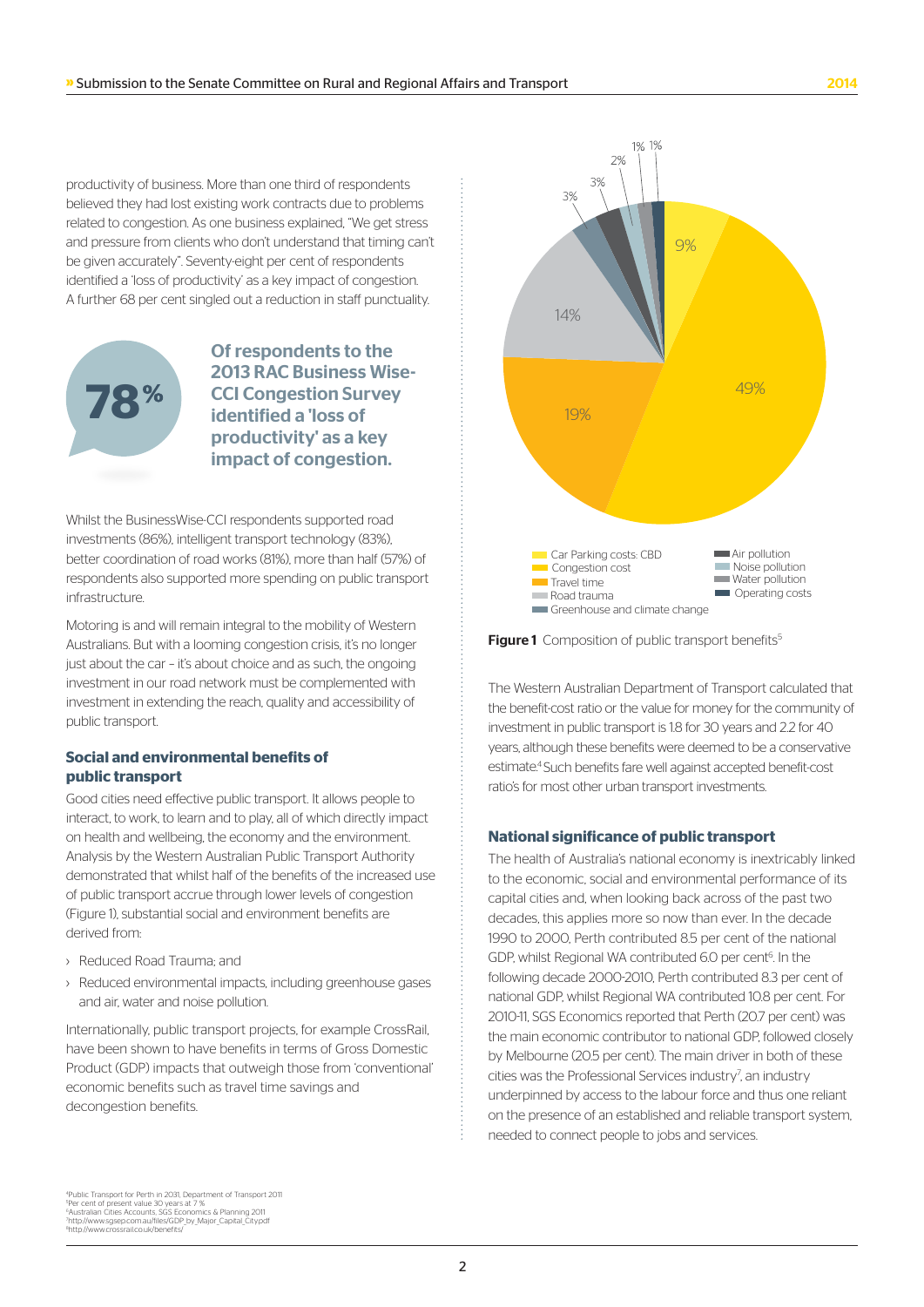Global consulting firm McKinsey and Company have identified the top 600 cities globally using GDP growth to 2025. These cities are dubbed the "City 600". All of Australia's capital cities are included in this group. McKinsey and Company assert that urban growth is, and will continue to be, concentrated in just a few hundreds cities. By their contribution to global GDP growth to 2025 these 600 cities, currently home to just over 20 per cent of the world's population, will nearly double their combined GDP to generate nearly 65 per cent of world economic growth.

Internationally, cities have identified the link between public transport and productivity for example, it has been demonstrated that London's 100-kilometre CrossRail Scheme will have a national impact and is considered to be a nationally significant project. When Crossrail opens in 2018, it will increase London's rail-based transport network capacity by 10 per cent and dramatically cut journey times across the city. It will add an estimated £42bn to the economy of the United Kingdom.<sup>8</sup>

#### **Relationship between public transport and well-functioning cities**

The ABS has released figures indicating Perth's population will overtake Brisbane as Australia's third largest city just before 20309 . In addition it is estimated that at least 3.9 million, or a maximum of 5.4 million people, could call Perth home by 2050.

## It is estimated that at least 3.9 million, or a maximum of 5.4 million people could call Perth home by 2050.

On average, Perth drivers spend more than three hours a week in congestion, and the social cost of congestion is starting to impact on those aspects of people's lives that allow the community and indeed the city to function in the best possible way. A survey of nearly 700 RAC members revealed congestion results in less time spent with family (46 per cent), less time to do something you enjoy (59 per cent), having to get up earlier (44 per cent) and getting home later from work (36 per cent).

Since most trips taken in peak periods are for work purposes increasing Employment Self Sufficiency and Employment Self Containment<sup>10</sup> in Perth's sub-regions are key strategies to ensure people have the option to work local to where they live, reducing the distance they need to travel.

The RAC recently released *Employment Self-Sufficiency Health Check: Planning for Perth's Congestion Challenges* which discussed how good public transport connections are critical to achieving the level of transport accessibility needed to attract employers to suburban activity centres.



Perth residents currently commute significant distances to access their place of employment/education and compared to other capital cities in Australia, Perth had the smallest proportion of residents living within 10 kilometres of where they work/study. Over one third (35%), of residents in Perth travel between 10 and 20 kilometres, and a further 30 per cent travel in excess of 20 kilometres to work/study<sup>11</sup>.

The report identifies that only one of Perth's six sub-regions – the North Eastern sub-region is on track to meet targets set by the Western Australian State Government for more localised employment by 2031. Consequently, the lack of rapid transit connections to activity centres is acting as a major barrier to the decentralisation of workplaces. As a result business is being impeded from capitalising on benefits including lower rent costs, access to new workforces and importantly, from enhancing quality of life for employees.

In a similar vein, the Victorian Transport Portfolio has investigated in recent years the relationship between job density, productivity and transport, in particular a type of wider economic benefit known as agglomeration which exists whenever firms become more productive through proximity to other firms. Agglomeration is not currently captured in traditional benefit cost analysis<sup>12</sup>.

Transport investment can enable an increase in job density in two ways: by making it attractive for firms to move into areas providing access to a large potential workforce, and by increasing the number of jobs that are accessible to workers.

<sup>%</sup>http://www.abc.net.au/pm/content/2013/s3899557.htm?site=coffscoast<br><sup>w</sup>Employment self-containment is a measure that looks at the proportion of residents who work locally. Self-sufficiency is the opposite side of the coin.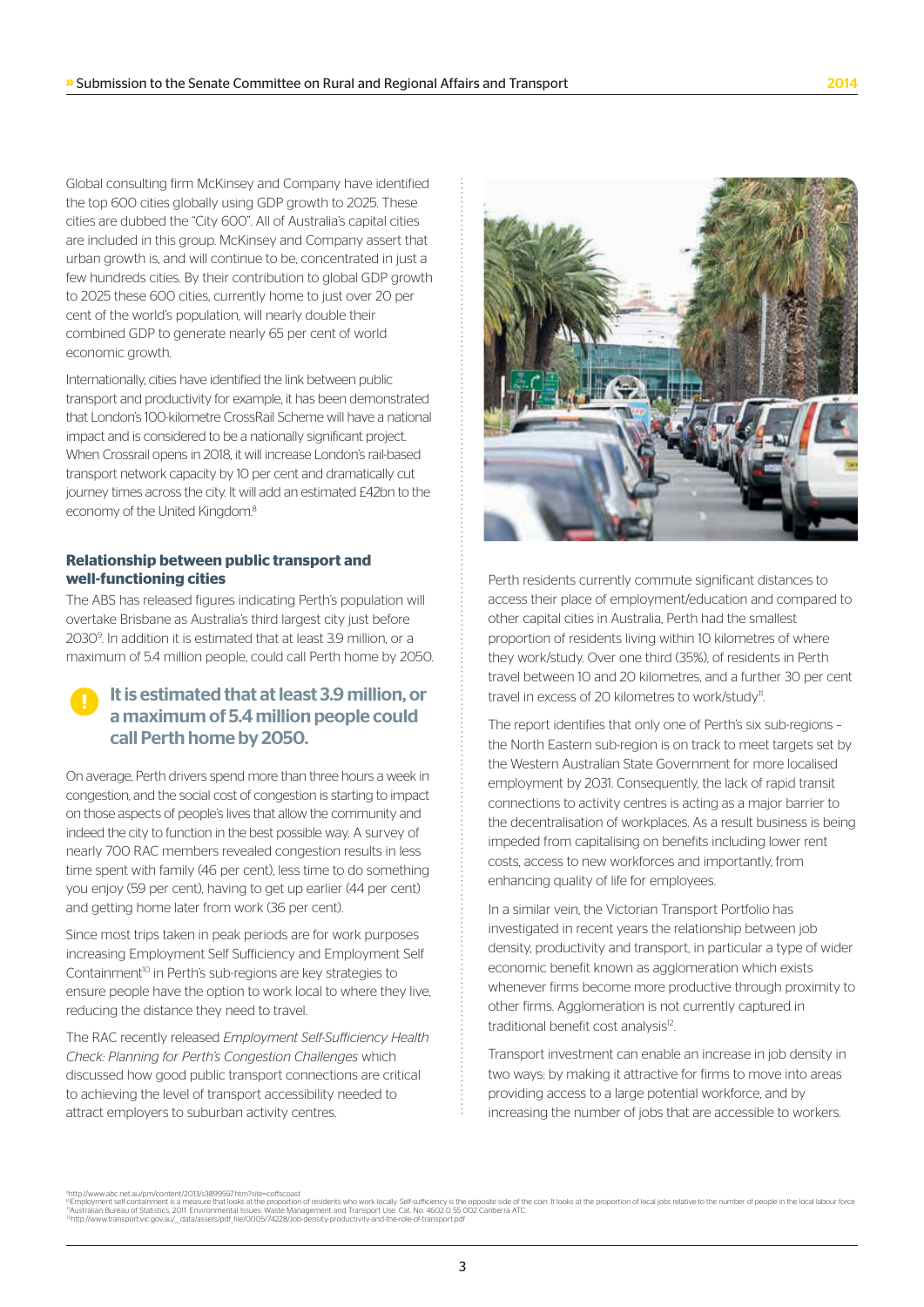A review of studies of agglomeration shows that doubling the job density of an area can result in improvements in productivity in the range of four to 13 per cent, depending on the size, industry structure, and economic make-up of the location studied. This is due to the sharing of infrastructure and inputs; the sharing of ideas and the ability to match skilled workers to jobs.

#### **Federal Government funding for public transport projects**

In a welcome move, the Federal Government has signalled a renewed focus on infrastructure investment. In delivering on this commitment it is critical that the Government develops an infrastructure investment program that considers the urgent need to deliver transport infrastructure which enhances productivity outcomes for Australia's capital cities. In achieving this goal it will be necessary to invest in both road and public transport infrastructure as a means of driving growth and generating additional benefits for future generations.

### It will be necessary to invest in both road and public transport infrastructure as a means of driving growth and generating additional benefits for future generations.

The opening of the 72km Perth to Mandurah railway, or 'Mandurah Line', on 23 December 2007, marked the completion of Western Australia's largest public transport infrastructure project. A public opinion survey in 2008 showed that six out of ten families who lived south of Perth CBD had, had a family member use the train<sup>13</sup>.

Overall, almost half of Perth's total population reported that a family member had used the railway at least once since it opened and respondents cited the main benefits of the railway as being the reduced need for cars, provision of "speedy" rail transport, the linking of Mandurah and Perth by rail, and the opening up the southern corridor and improve the environment<sup>13</sup>. In the same survey, 88 per cent of respondents answered 'yes' to the question "Is the project worth the money?". Within six months of opening, trips on the Mandurah Line had reached more than 100 per cent of the patronage projected.

Public transport projects formed a key part of RAC WA's key priorities put forward as part of the Australian Automobile Association's Federal Election campaign. The \$2 billion MAX light rail project was identified as one of five top priority infrastructure projects for the State.

The RAC supports light rail because its introduction to Western Australia will add a new dimension to the public transport system and importantly is a clear signal of the significant role public transport is set to play in shaping the future of urban transport in this State. In the 2013 RAC - CCI Congestion Survey, of the 400 business surveyed, 64 per cent of respondents said they support the reallocation of road space for the construction of a light rail network servicing inner city suburbs.

**64**

Of respondents to the 2013 RAC Business Wise-CCI Congestion Survey said they support the reallocation of road space for the construction of a light rail network servicing inner city suburbs.

Less than a year following the State Government announcement that the construction of MAX Light Rail would commence in 2016, the timeframe for the project had already slipped to 2019. Subsequently, the Western Australian Government outlined that a heavily constrained fiscal environment and the down grading of Western Australia's AAA credit rating meant the project was deferred until 2022 with no decision on its future until 2017.

The State Government's Public Transport Plan describes the MAX light rail project as 'transformational', and it is. MAX light rail would have connected the central northern suburbs to the CBD. The corridor currently lacks high frequency or high capacity public transport services and the likelihood that the corridor's main arterial road, Alexander Drive will be able to service the transport needs of the region's growing population is diminishing. The RAC, through a Travel Time Survey, showed that in 2011 city-bound morning peak hour average travel speeds on the major arterial were as low as 16 kilometres per hour, and only a marginally better 19 kilometres per hour heading in the opposite direction.

The economic benefits that are to be derived from major public transport projects such as MAX impact not only mobility but additionally land use. An analysisof more than 100 studies focusing on the positive impacts public transport has on nearby property values, and the feasibility of capturing a portion of that value, indicated that proximity to public transport often increases property values enough to finance some or all of the capital costs associated with public transport projects<sup>14</sup>.

<sup>9</sup>http://www.lbutseduau/gta/4226/opening-mandurah-line<br>\*Ueffery J. Smith and Thomas A. Gihring with Todd Litman, Victoria Transport Policy Institute, Financing Transit Systems Through Value Capture, 2013 viewed February 2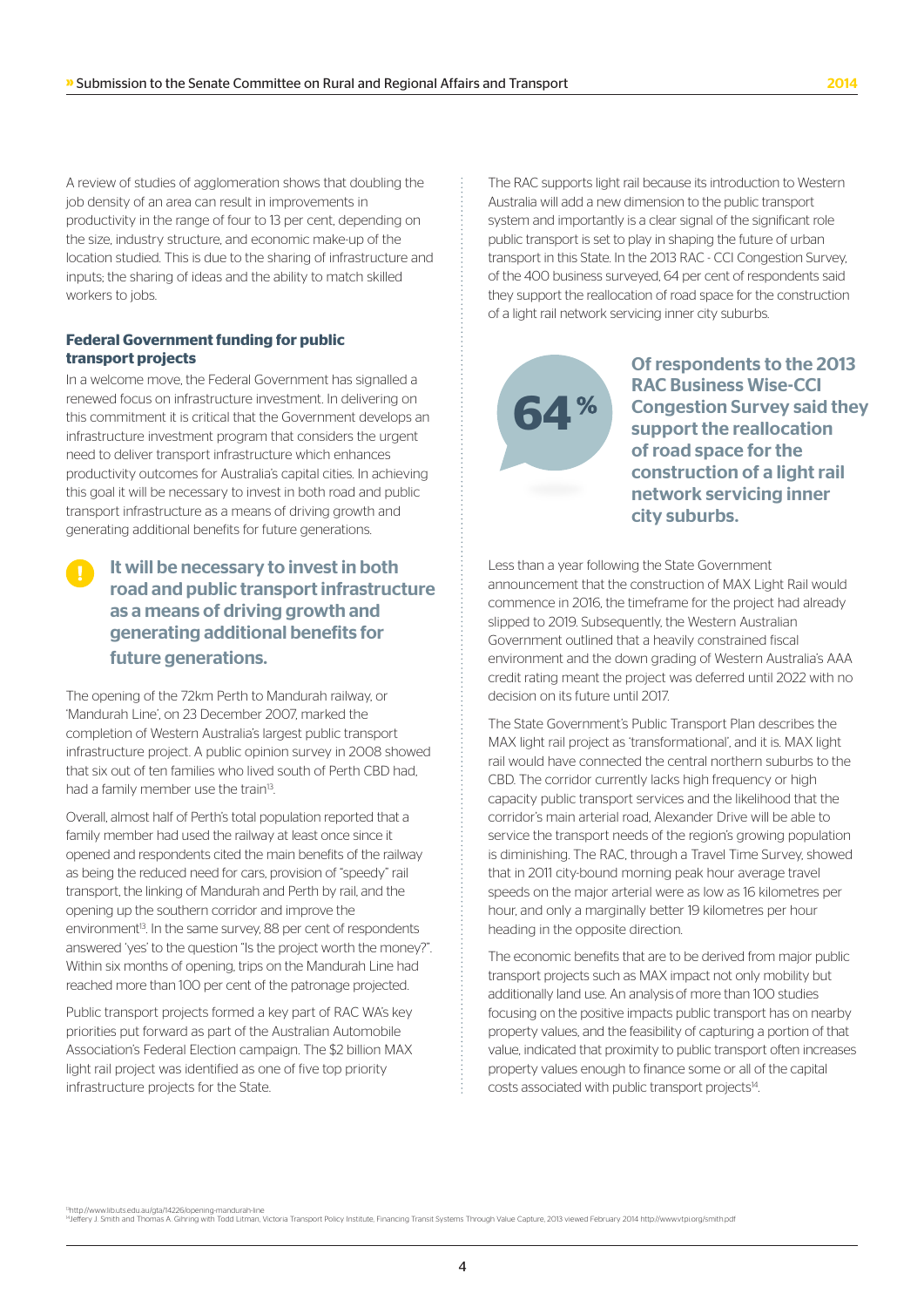This finding demonstrates the enormous impact rapid transit projects may have on regenerating or developing land use and ultimately the extent to which kick-starting the construction of public transport projects can lead to economic growth.

The below graph shows the estimated share of Federal spending which will be dedicated to land transport infrastructure in Australia between 2012-13 to 2016-17. The proportion of spending peaks at 12 per cent before declining over the forward estimates to less than 0.7 in 2016-1716<sup>16</sup>.



Figure 2 Land Transportation as a Proportion of Total Spending<sup>15</sup>

Although it is critical to attract private sector capital for major projects, public sector spending also has a role to play. Funding critical road and public transport infrastructure is a good investment likely to provide long-term public benefits and such investment should be treated as an investment in the nation's future.

#### **Impact on user charges from requiring States to fund public transport**

Under the existing system road users pay for access to roads by delivering revenue to governments through a number of State and Federal taxes or charges. State Governments acquire revenue by imposing an access charge on vehicle owners in the form of vehicle registration. Other forms of revenue State Governments derive from motorists include stamp duty and license fees. These charges vary across jurisdictions.

The Federal Government acquires revenue from motorists predominately by imposing an excise tax on fuel and motorists therefore make a significant contribution to the Federal Government's revenue base. However, only a portion of this revenue flows back into public spending on transport infrastructure and currently there is no link between the taxes motorists pay and public investment in transport infrastructure<sup>16</sup>.

The fuel excise revenue the Federal Government receives from road users is not earmarked for expenditure on the transport network and instead flows through to consolidated revenue, where the process of directing funding to land transport is complex and lacking in transparency.

Research conducted by the Australian Automobile Association in 2012 found that around 90 per cent of Australian motorists believed that most of the fuel excise revenue raised should be spent on major land transport projects.<sup>17</sup> The reality, however, is that only a fraction of this revenue stream is allocated for this purpose.

In 2014-15 it is estimated that the revenue collected by the Federal Government through fuel excise will total \$15.1 billion. This is projected to grow to \$15.7 billion in 2016-17.<sup>18</sup> However, Federal Government expenditure on land transportation in 2014-15 is estimated to be only \$4.6 billion. The situation is not expected to improve across the forward estimates with spending on land transport infrastructure estimated to drop to \$4.1 billion in 2015-16 and \$3.3 billion in 2016-17<sup>19</sup> (Figure 3).

In Western Australia only 38 cents in every dollar of revenue collected by the Federal Government from motorists is returned to the State for spending on roads .

®Budget Paper No. 1, Statement 6, 2013-14.<br>®2014-15 Pre-Budget Submission, Submission by the Australian Automobile Association Jan 2014<br>®Australian Automobile Association, Motoring Report 2013<br>®Budget Paper No. 1, Statemen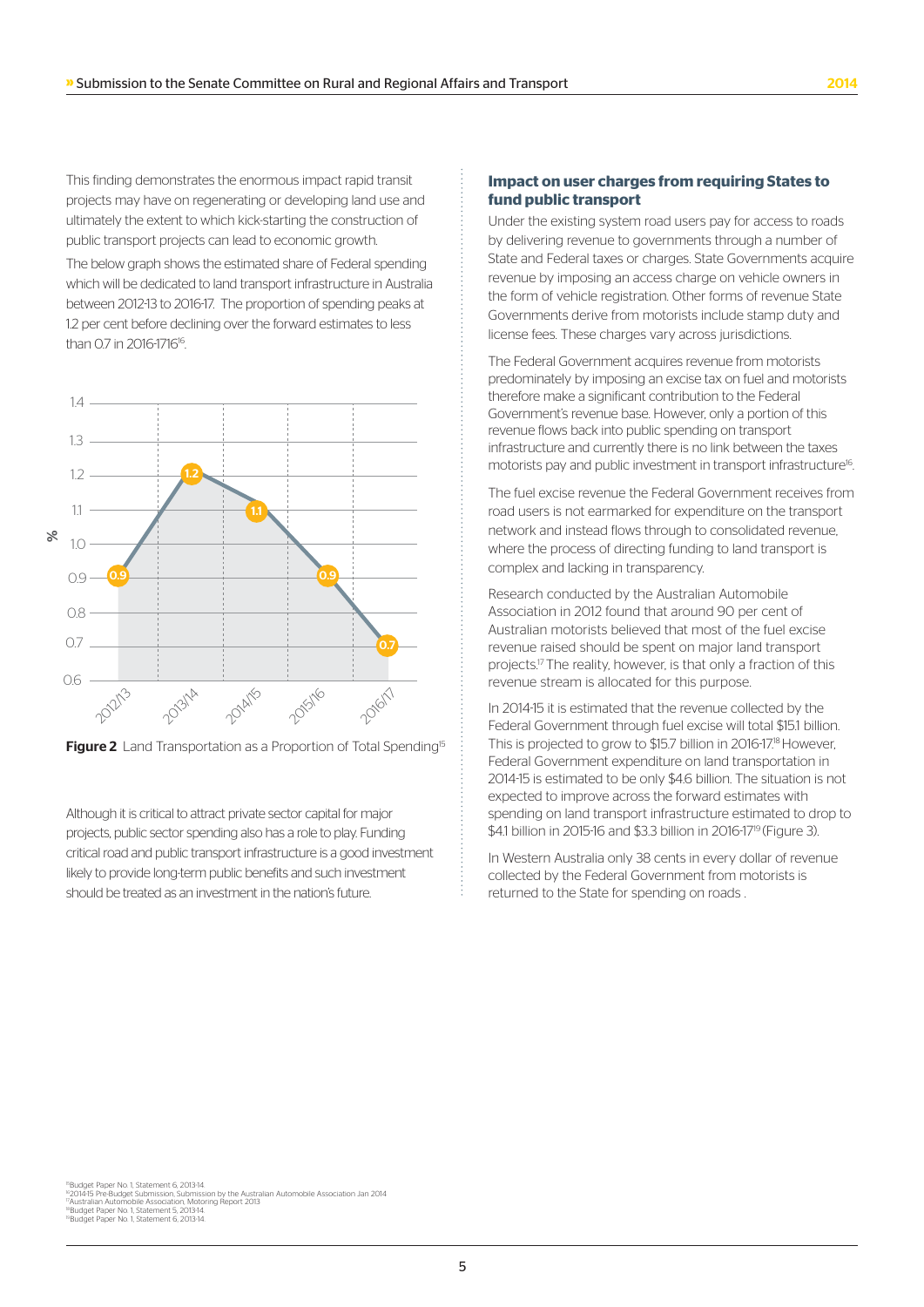The Western Australian State Government however, already spends more on transport than it collects through road user charges such as registration fees.20 To ease the burden of transport funding on the State, a greater portion of the Federal Government's motoring-related revenue should be dedicated to improving the transport network.



**Figure 3** Land Transport Funding<sup>21</sup>

#### **Conclusion**

Congestion is harming our national productivity and taking a toll on commuters and families, so much so that in a recent RAC survey two in three West Australians claimed they have no alternative transport options to driving<sup>22</sup>.

There is a significant gap between our growing appetite for public transport and the capacity of the existing funding approaches to deliver this infrastructure. A balanced solution focused on moving people and products that makes more efficient use of existing and limited road space is needed.

Investment in public transport has been demonstrated to create jobs, and training and business opportunities for companies of all sizes, in all types of sectors. Public transport connects people and puts workers within easier reach of new or existing labour markets; the pressure on existing road and rail networks is relieved and the associated near-station regeneration has the potential to leave a legacy of economic sustainability.

Given the long lead-in and delivery time for major infrastructure projects what we do in the short term – over the next five years, will be crucial.

We trust that this information will inform the Inquiry and thank the Committee for the opportunity to make this submission. In support of our submission we attach the following:

- › *Employment Self-Sufficiency Health Check: Planning for Perth's Congestion Challenges.*
- › *RAC Federal Priorities for Western Australia.*



tax collected from road users in WA and spent by Government on roads, RAC WA September 2012 21Budget Paper No. 1, Statement 6, 2013-14. 22RAC Road Pricing Survey 2014